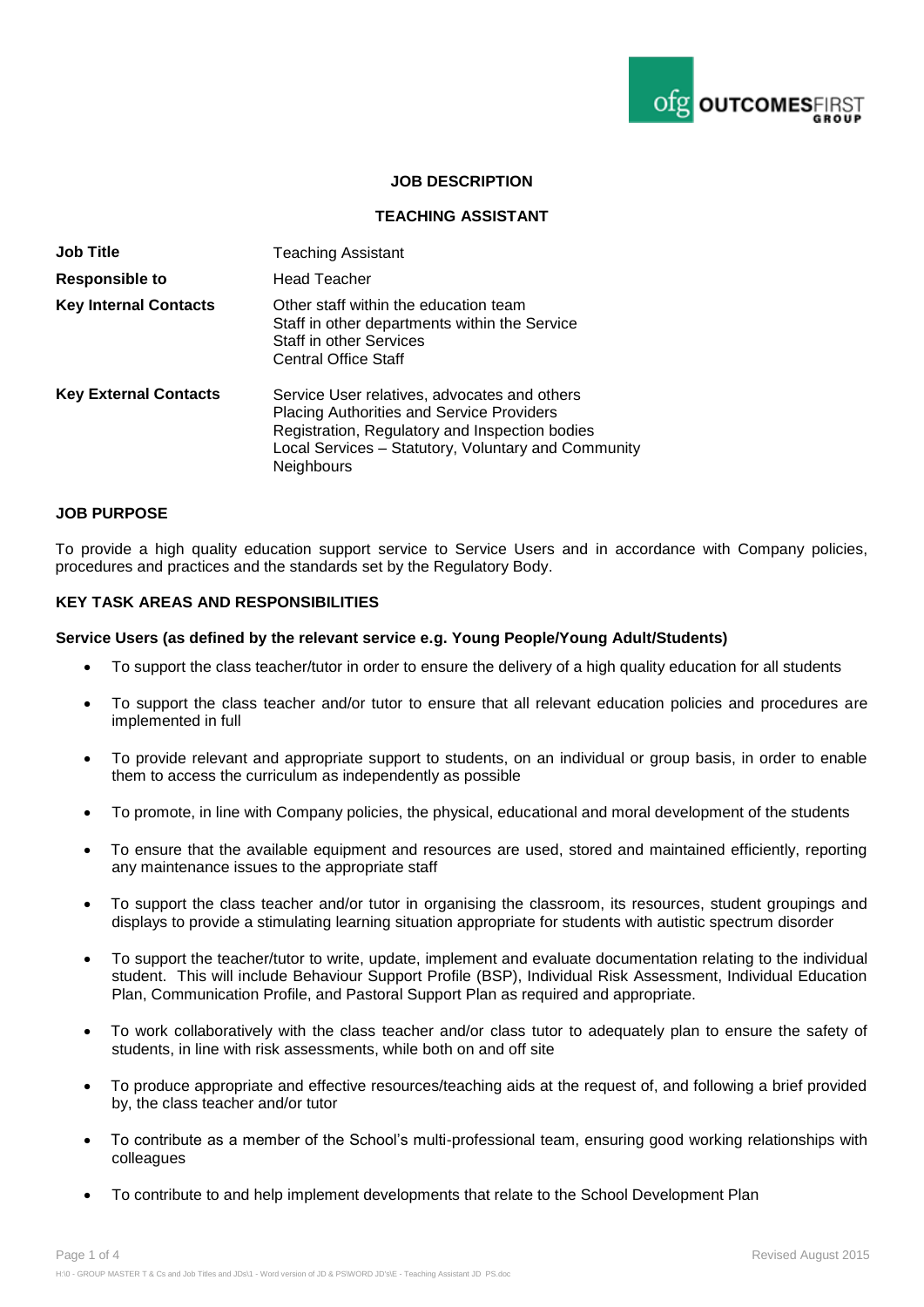

- To support the care team through participation in the morning routing for students. This includes supporting the children in preparation for school and personal care as appropriate
- Work with and manage challenging behaviour, enabling Service Users to develop from needing external control, to developing self control
- To maintain regular communication both informally and in meeting times, ensuring the individual needs of the student are being met effectively.
- To ensure that the available equipment and resources are used, stored and maintained efficiently
- To make, use and keep records in accordance with Company policies and procedures and standards set by the Regulatory Body
- To keep up-to-date with specified subject area, educational practice and autism-related information
- Safeguard all students and ensure their safety and wellbeing
- Communicate effectively with care staff to ensure a consistent approach and to provide a daily link between School and Home
- Liaise with staff from other departments to provide a consistent approach to all aspects of Service User education and care
- Maintain regular communication and liaison both informally and in meeting times, ensuring a consistent approach to education and care of Service Users

### **GENERAL**

- Ensure awareness that the service operates to agreed budgets and contribute to keeping within these budgets as instructed
- Exercise vigilance in respect of Health and Safety and promptly report all hazards and/or remedying them where appropriate. Undertake all duties in a manner calculated to minimise or avoid unnecessary risks, personally or to others.
- Report issues and/or incidents relating to staff and Service Users that have arisen in the day promptly to the relevant Line Manager or appropriate person
- Operate at all times in accordance with Company policies and procedures, with particular reference to Safeguarding, Child Protection, Whistleblowing, Complaints and Representations and Behaviour Policies
- Participate in training and take responsibility for personal development
- Participate in team meetings, supervisions and annual reviews in accordance with Company policy and the standards set by the Regulatory Body
- Work to promote the Centre as a valued, professional asset within its community and conduct themselves at all times in a manner that reinforces this image
- Ensure that all actions are in the interests of the Service Users and the Company.
- To work to and exhibit the values of the Company and maintain standards of behaviour in accordance with Company policies, procedures and practices
- To carry out any other reasonable and relevant duties as required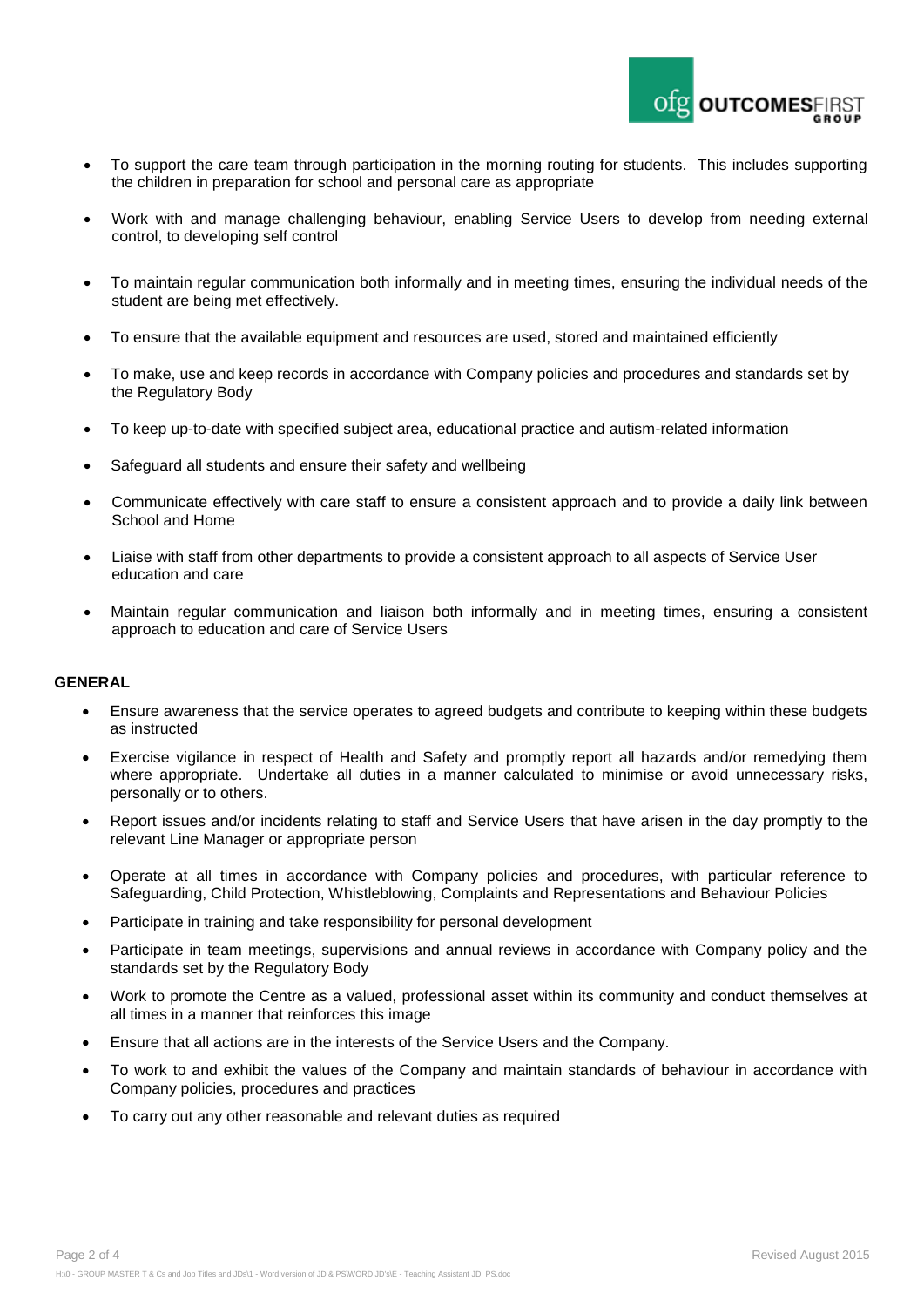

# **PERSON SPECIFICATION TEACHING ASSISTANT**

|                                                                                     | <b>Essential</b> | <b>Desirable</b> |
|-------------------------------------------------------------------------------------|------------------|------------------|
| <b>Experience</b>                                                                   |                  |                  |
| Experience of work with autistic spectrum disorders and/or challenging<br>behaviour | $\sqrt{}$        |                  |
| Experience of work within a education/residential setting                           |                  |                  |
| <b>Skills, Knowledge and Aptitudes</b>                                              |                  |                  |
| Ability to work independently and as part of a team                                 | $\sqrt{}$        |                  |
| Effective communication skills, verbal and written                                  | $\sqrt{}$        |                  |
| Ability to record information accurately                                            | V                |                  |
| Good organisational skills                                                          | $\sqrt{}$        |                  |
| Ability to deal with complex and challenging behaviour                              | V                |                  |
| Ability to demonstrate empathy                                                      | $\sqrt{}$        |                  |
| Basic IT skills                                                                     |                  |                  |
| <b>Qualifications and Training</b>                                                  |                  |                  |
| Level 3 Certificate in Supporting Teaching and Learning in Schools.                 |                  |                  |
| Willingness to work towards further qualifications as required                      | $\sqrt{}$        |                  |
| Undertake relevant group induction training on commencement                         | $\sqrt{}$        |                  |
| Other                                                                               |                  |                  |
| Commitment to the values of the organisation                                        | $\sqrt{}$        |                  |
| Driving licence                                                                     |                  | $\sqrt{}$        |